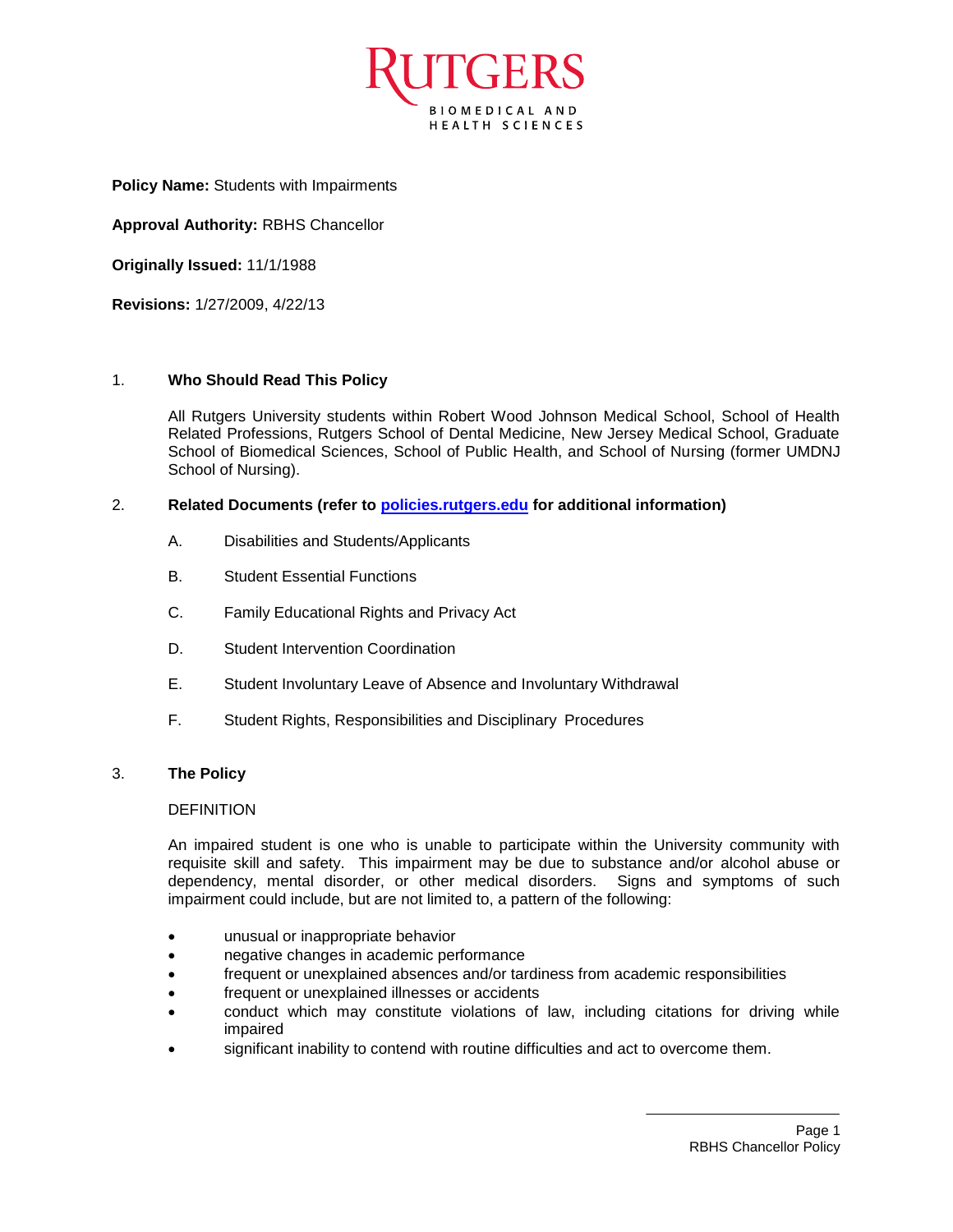Impairment does not necessarily imply that a student has a disability. "Disability" is defined in Rutgers University policy, Disabilities and RBHS Students/Applicants which establishes Rutgers University policy regarding RBHS students with disabilities.

# POLICY

- A. Physical and mental disorders and alcohol and other drug abuse or dependencies are often treatable. It is the policy of the University to assist students with impairments (as defined above) in obtaining treatment, when such assistance does not adversely affect the University's ability to safeguard the public health and effectively discharge its missions. Each **RBHS** School's Student Affairs administrators, faculty and students should be aware of all existing resources to identify and, when appropriate, attempt to assist students with impairments.
- B. If impairment is caused by a disability, it shall be the student's obligation to comply with University policy and any applicable School procedures with regard to requests for accommodation.
- C. Impairment of students due to substance abuse and other forms of mental and physical disorders adversely affects all aspects of the University's missions. These disorders may impair learning and/or academic performance including the provision of patient care. Conduct related to impairment may be sufficient grounds for disciplinary action, including dismissal, or involuntary leave of absence or involuntary withdrawal, and may require immediate action to protect the health and safety of others.
- D. Where an incident may involve a violation of Federal, state or local law, the Office of General Counsel should be consulted to determine whether there is an affirmative duty to report that violation or take other action.

## PROCEDURES

- A. Rutgers University shall maintain readily available resources for assisting students with impairments, including the Student Health Centers and the Student Wellness Program. In addition, the Schools shall establish Student Assistance Facilitators, in accordance with Section of this policy and procedure.
- B. The Student Health Centers and the Student Wellness Program shall be available to identify and, when appropriate, assist students with impairments, either through treatment or referral to other appropriate resources. The Student Assistance Facilitators shall be available to identify and, when appropriate, assist students with impairments through referral to other appropriate resources.
- C. Sources of referrals and reports concerning student impairment may include:
	- self-referral
	- other students and colleagues
	- parents, spouse, other family or household members
	- faculty and faculty committees on student affairs
	- Student Affairs administrators and other staff of the School
	- health professionals with knowledge of the student from other treatment programs, especially when the student has failed to follow or complete the previous program
	- **Patients**
	- Public Safety/law enforcement agencies
- D. If clinical evaluation/treatment is considered desirable, the RBHS School in which the student is enrolled shall transmit to the provider, through the Rutgers University resource assisting the student (e.g. the referring Student Health Centers, Student Wellness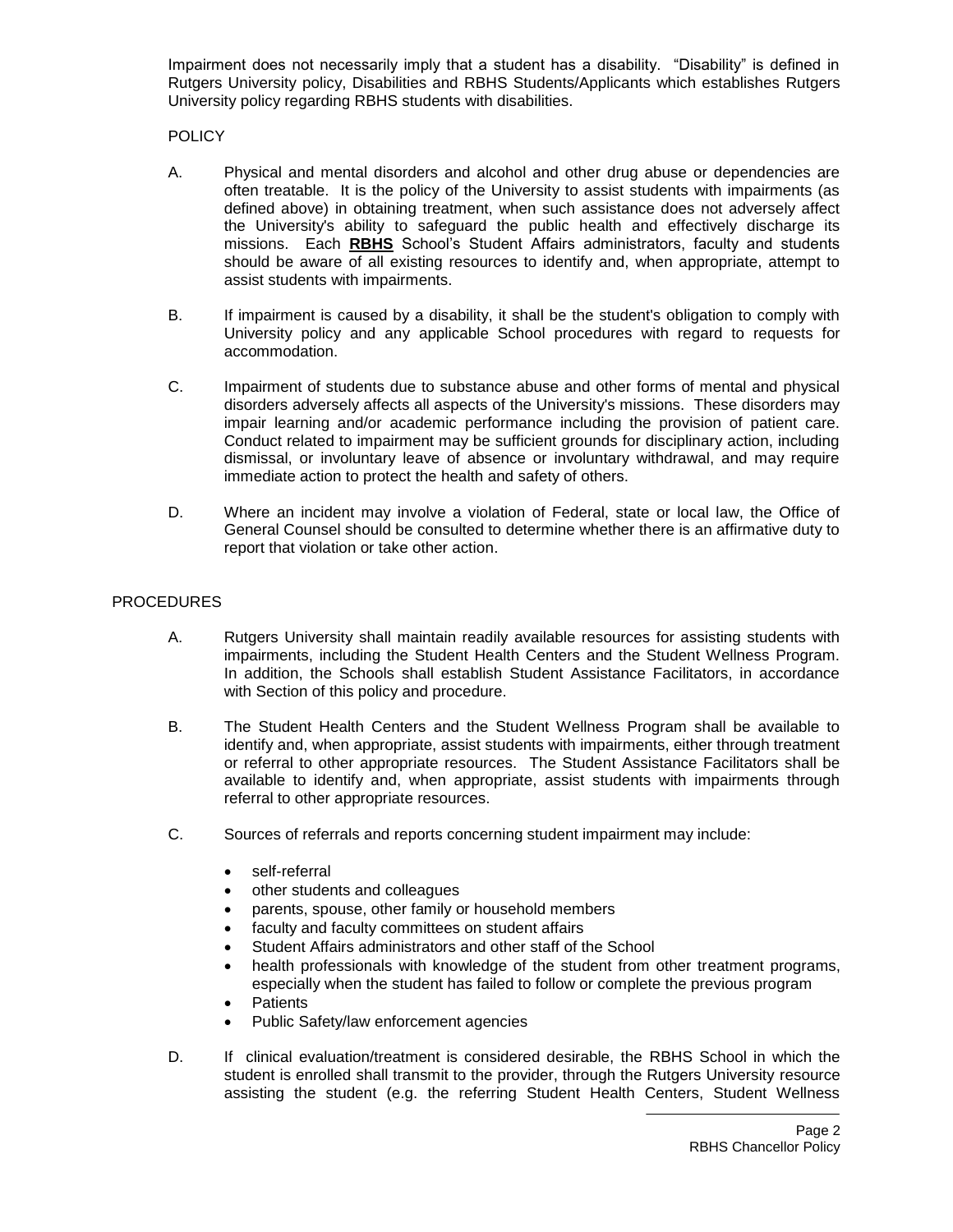Program or Student Assistance Facilitator) information describing statements or conduct by the student which suggests or indicates potential impairment, accompanied by a description of the essential functions required of the student, including any patient care responsibilities. (See EXHIBIT for example of transmission letter.)

- E. The RBHS School in which the student is enrolled may inform the referring resource that the student is required to consent to disclosure by the health care resource of any diagnosis, treatment recommendations and evaluation of fitness to perform the essential functions of the program to the School, either through the Student Wellness Program, Student Health Center, Student Assistance Facilitator or directly to the Dean. If the student refuses to consent to disclosure, the Student Health Center, Student Wellness Program or Student Assistance Facilitator shall inform the Dean or designee, and the Dean may take other actions pursuant to Rutgers University or School policies (e.g. disciplinary action, involuntary leave of absence or withdrawal) to protect the health and safety of the University community and/or to uphold the academic standards of the School.
- F. In order to supplement Rutgers University resources designated in Section VII.A, bring previously unidentified impaired students into treatment, and accomplish identification and treatment earlier in the course of these disorders when the prognosis for successful rehabilitation is likely to be better, the RBHS Schools shall establish Student Assistance Facilitator(s), which shall include one or more health care providers with professional qualifications and expertise in impairments and substance abuse.
	- 1. The Student Assistance Facilitator(s) shall have the following basic functions:
		- Preliminary assessment of the validity of reports of behavior or incidents concerning a student that may be indicative of impairment;
		- presentation of concerns to identified students;
		- referrals for diagnosis and treatment;
		- monitoring of students with impairments until final disposition;
		- referral of students who are not cooperative or who are non-compliant to the appropriate School administrative office for possible disciplinary or other action;
		- submission of an annual report of the activities of the Student Assistance Facilitator and any recommendations for improvements to the appropriate RBHS Dean and Vice Chancellor for Academic Affairs.
	- 2. The Student Assistance Facilitator(s) shall participate as one of the several options at the school(s) in the following additional functions:
		- Development of activities aimed at prevention of mental health and substance abuse impairments, such as stress reduction workshops;
		- Presentation of educational sessions for students, faculty and staff to increase awareness of mental health and substance abuse topics, including sources of assistance, and to increase the ability to appropriately identify and refer students for evaluation and treatment;
		- Advocacy for inclusion in the curricula of education concerning impairment and substance abuse.
	- 3. The Student Assistance Facilitator shall be a health care provider(s) designated by each Dean or by agreement among the Deans of the schools on each campus. The provider(s) may be faculty or staff with appropriate qualifications and expertise to effectively conduct the functions set forth in this section. Such faculty or staff shall be permitted by the Deans and direct supervisors to carry out the functions of the Student Assistance Facilitator as an essential responsibility of the individual's employment/appointment.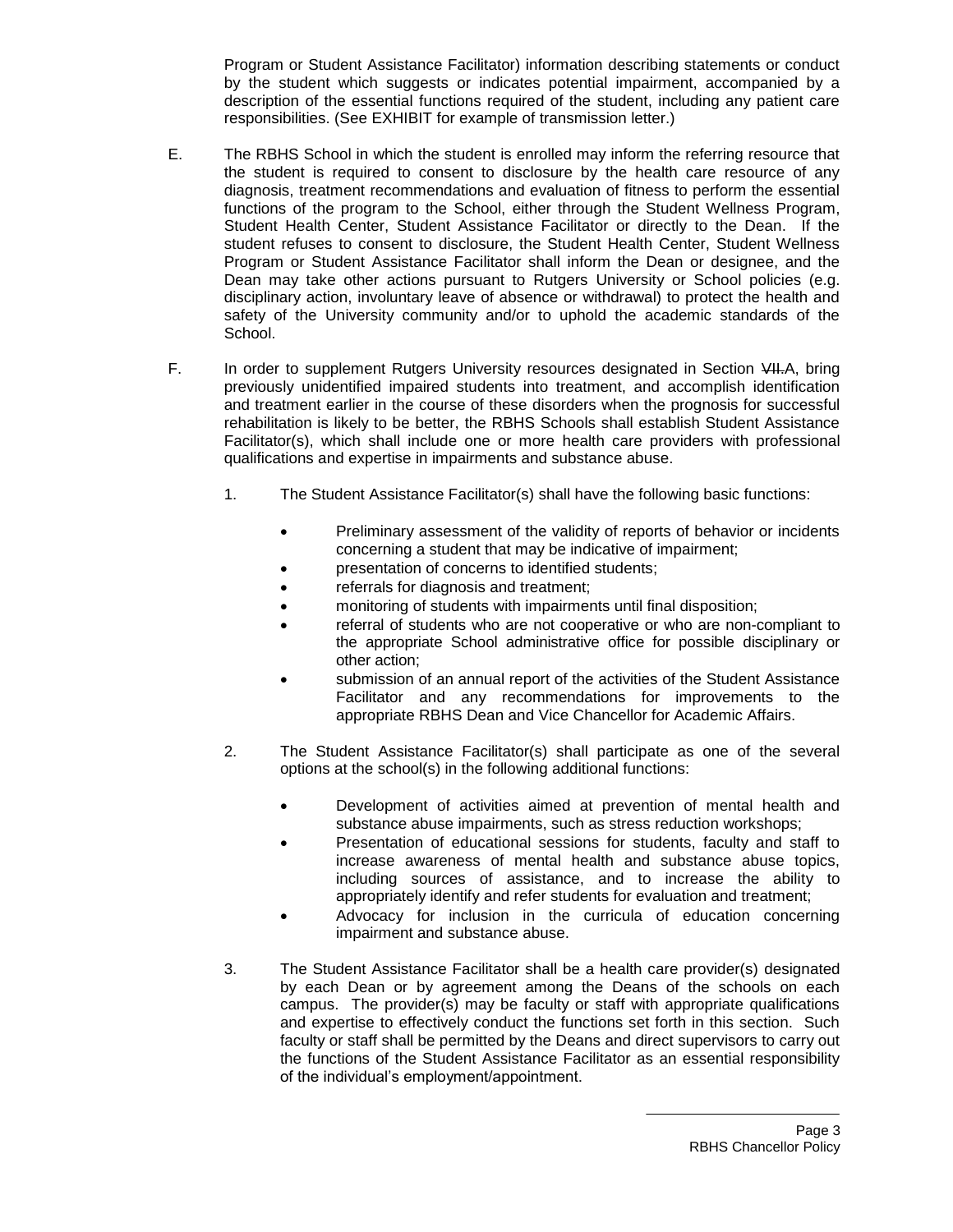4. The Student Assistance Facilitator(s) are only one of several options available to a School and its students for identifying impaired students and bringing them into treatment, and are meant to be utilized by Schools' Student Affairs administrators in concert with other resources and other appropriate procedures which may include disciplinary action and leaves of absence.

- G. In addition to any other appropriate treatment or referral, the Student Health Services, Student Wellness Program and Student Assistance Facilitator(s) shall immediately notify the appropriate School official when any student is deemed unable to safely participate in the educational program in which the student is enrolled. Notification shall be made in accordance with the Rutgers University policy Student Intervention Coordination, and, in the case of students with disabilities, to the appropriate RBHS Student Affairs Dean and the Office of Disability Services for Students.
- H. The Student Wellness Program and Student Assistance Facilitator(s) shall annually publish and disseminate to faculty, students and pertinent administrators a statement summarizing the University's Students with Impairments policy, and a description of the School, University and community resources for dealing with impairment.
- I. The RBHS Deans shall ensure that a summary of this policy and of the assistance available through the Student Wellness Program, the Student Health Centers and Student Assistance Facilitator(s) and other existing resources are incorporated into student handbooks, School catalogs and student orientation programs.
- J. Monitoring of Students with Impairments

The Student Health Centers, Student Wellness Program or Student Assistance Facilitator monitors the treatment and rehabilitation of referred students with impairments as appropriate. If a student is enrolled in a treatment program, the Student Health Centers, Student Wellness Program or Student Assistance Facilitator may delegate the monitoring function to the treatment program, and in that event, receives regular reports on the student's progress. Schools may require the student to permit the treatment provider to provide relevant information to the Student Health Centers, Student Wellness Program or Student Assistance Facilitator or Dean and to inform them if the student drops out of treatment, relapses or shows other evidence of deterioration liable to result in significant functional impairment of ability to participate in the educational program. Failure of the student to permit the treatment provider to provide relevant information may result in action by the School, including possible involuntary placement on leave of absence, involuntary withdrawal or dismissal.

The Student Health Centers, Student Wellness Program or Student Assistance Facilitator(s) determines in each case the appropriate duration of monitoring. Monitoring may need to be maintained for an indefinite period, or until the student graduates.

A student on medical leave of absence because of an impairment that is being monitored by the Student Health Centers, Student Wellness Program or Student Assistance Facilitator(s) should be considered for academic reinstatement by the School administration only after consultation with the Student Health Centers, Student Wellness Program or Student Assistance Facilitator(s), as appropriate. The Student Health Centers, Student Wellness Program or Student Assistance Facilitator's recommendation in this regard will be based upon the current evaluation by the student's treatment provider(s) and upon any independent evaluation requested by the School or Student Health Centers, Student Wellness Program or Student Assistance Facilitator(s).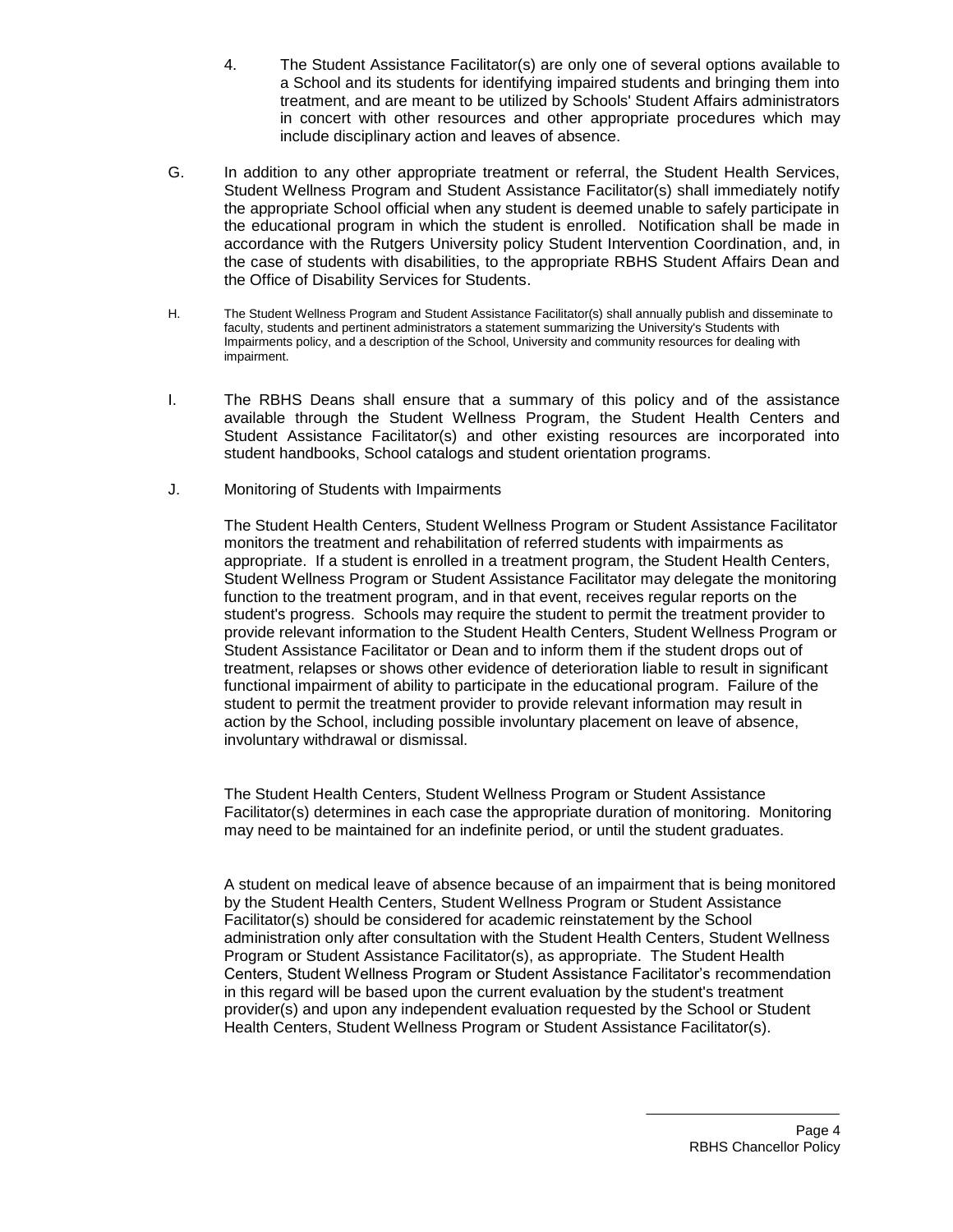In appropriate instances based on the nature of the impairment and the risk that may exist for patient care, a graduating student may be referred to the appropriate state assistance program according to the location of his/her postgraduate training or practice. If the School, Student Health Centers, Student Wellness Program or Student Assistance Facilitator decides that a graduating student should be referred to a state program and the student refuses to give consent, the School Student Affairs administrator is informed prior to graduation and decides if this information should be a factor in the School's decision to award the degree.

K. Urine and/or blood testing for drugs

There shall be no mandatory, routine use of urine or blood testing for drugs. However, where there is reason to believe that an impairment is the result of substance abuse and the student refuses to submit to drug testing, the University reserves the right to take disciplinary action or other action as may be deemed appropriate to protect the health and safety of patients, other students and employees. Testing may be performed by the selected treatment program. Drug testing may be required to verify a drug-free state during treatment and as part of the follow-up and monitoring after the conclusion of formal therapy. Drug testing, either routine or for cause, may be required by University affiliated clinical facilities in which a student may be assigned for education and training.

L. Permitted Communications and Confidentiality

Files involving students with impairments shall be stored under lock separately from academic records. If a student is referred to a state assistance program upon graduation, the appropriate files shall be transferred to that program, and a notation of the transfer kept at the University.

To promote the safety and/or welfare of a student and/or of others, and to the extent permitted by FERPA and other applicable laws, the School or University officials may, when appropriate, report incidents of disruptive behavior, or other conduct of serious concern, to the student's next of kin and/or to other appropriate officials of the University, the RBHS Schools or other units, or to health care or counseling providers, or to law enforcement agencies.

Except for such reports and communications made pursuant to this policy, and to the extent permitted by FERPA and other applicable laws, all proceedings and deliberations conducted pursuant to this policy and procedure will be considered confidential and may not be released or disclosed by any participant without permission from the affected student or without valid subpoena or court order.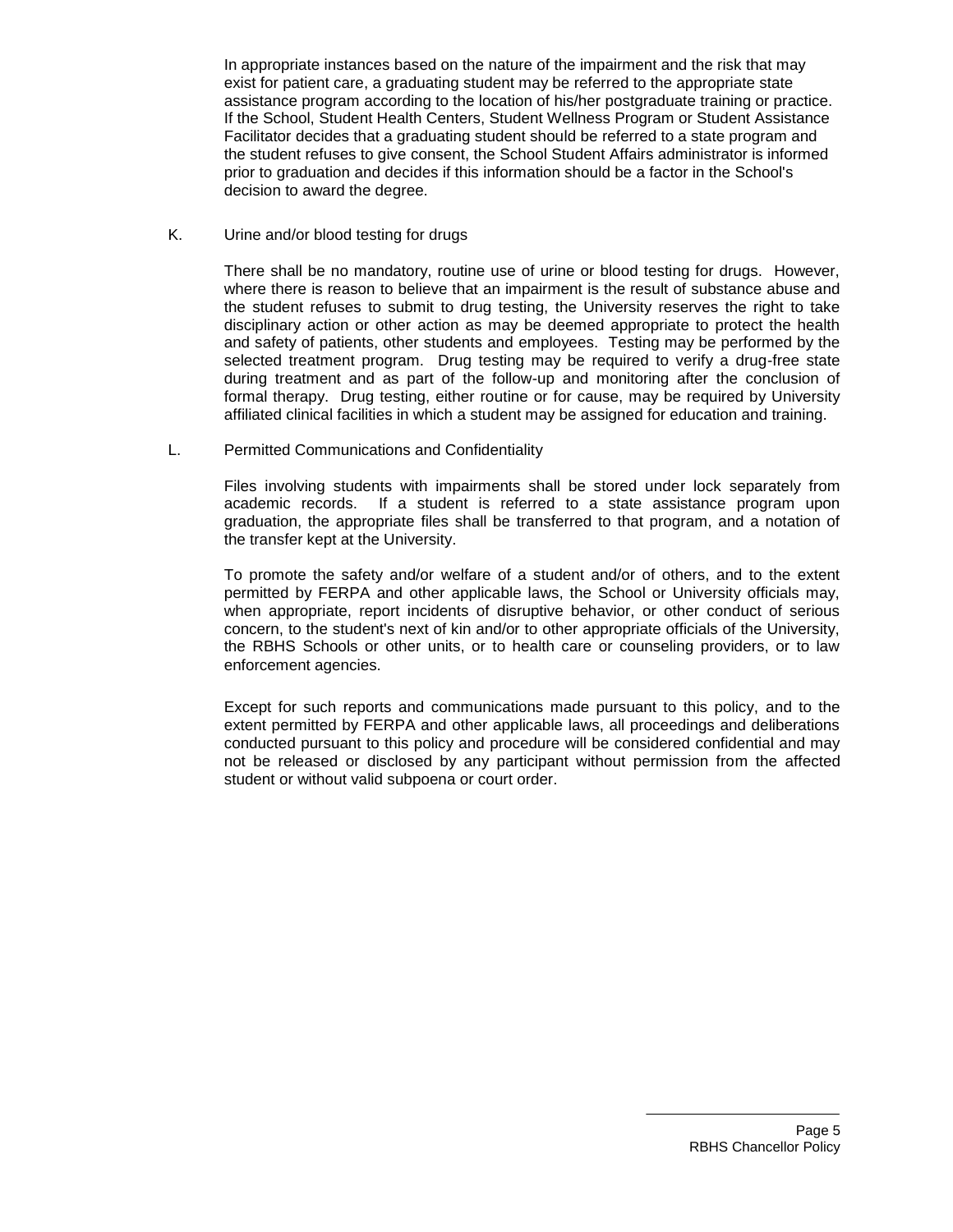### **EXHIBIT** SAMPLE LETTER TO OUTSIDE EVALUATOR

## PLEASE CONTACT OFFICE OF GENERAL COUNSEL FOR REVIEW PRIOR TO SENDING**.**

[Date]

Dr. Get Well Soon 111 Healthy Lane Pleasant Valley, NJ 07000

Re: [Name of Student] – Fitness Evaluation

Dear Dr. Get Well Soon:

[Name of student], a student in the Rutgers University -[Name of School] has been referred to you for an evaluation of his fitness to continue as a student in the School.

This referral follows a report by a faculty member of a recent statement by [Name of student] made during a heated debate with a fellow student over a class assignment. [name of student] is reported to have said "if your lousy work influences my grade, you're going to regret it, something bad will happen you." The faculty member who reported this statement was very upset by the remark and believed it to be serious.

Earlier in the year, several students in his study group reported that [Name of Student] told them that if he did not do well this semester, he would hold them responsible and "there would be trouble." When approached about this remark, [Name of student] admitted making the statement, but insisted that it was a joke.

On another occasion, [Name of Student] was interrupted by a school administrator while engaging in a loud, angry confrontation with a fellow student. The fellow student reported feeling threatened. [Name of Student] apologized.

One hospital in which the School ordinarily places students for clinical experience has asked that [Name of student] not be permitted in the building due to prior experience with him.

Classmates of [Name of student] have reported that he has demonstrated anger management issues and possible alcohol issues.

The Rutgers University -[Name of School] Essential Functions for participation in courses includes the following requirement:

### "E. Behavioral and Social Skills

The student must demonstrate emotional stability with appropriate interpersonal relationships and communication skills. He/she must be able to exercise good judgment and sustain an attention level necessary to complete all responsibilities promptly; be attendant to the diagnosis and care of patients, and develop mature, sensitive, professional and effective relationships with patients/clients (in well and diseased states from every gender, socioeconomic status and cultural group) and health care workers. The student must be able to tolerate taxing workloads and to function effectively under stress. He/she must be able to adapt to changing environments, to display flexibility, and to learn to function in the face of uncertainties inherent in the clinical setting. Compassion,